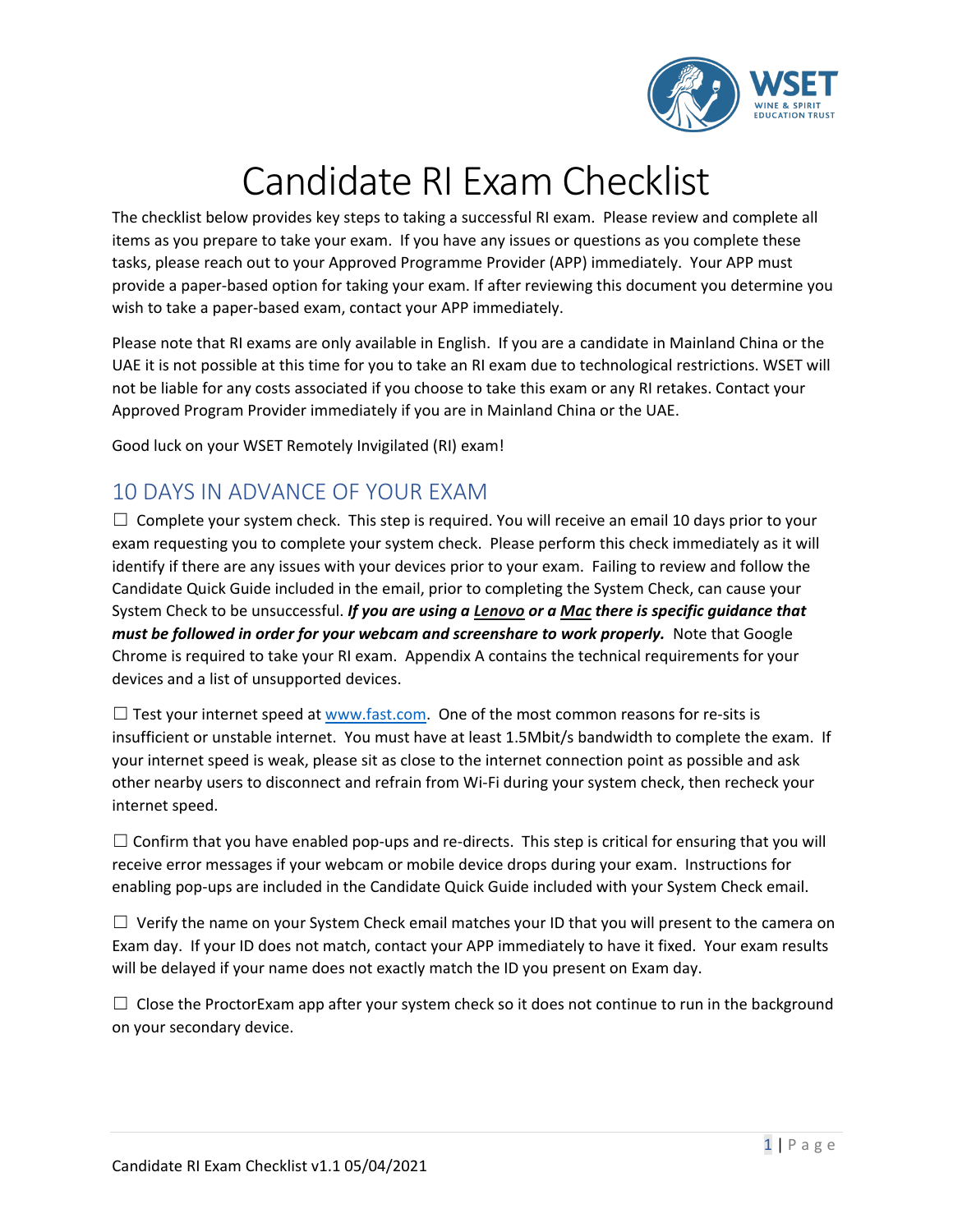

## 3 DAYS IN ADVANCE OF YOUR EXAM

☐ Confirm you have received your Exam email. You will receive an email **72 hours** prior to your exam with the link for your exam. You will not be able to enter the exam to begin setup until the time of your exam. The email will not confirm the date and time of your exam. Please contact your APP if you have any questions about the scheduled date and time. Note that the starting time of the exam listed is when you will begin the exam set up. The exam clock begins when setup up is completed, and you enter the exam.

 $\Box$  Review the list of Exam Violations in Appendix B. You are responsible for ensuring your room setup is correct. Please review the list of Exam Violations prior to exam day. *Violation of these rules may result in your exam being invalidated and require you to re-sit the exam at your expense.*

 $\Box$  Plan where and how you will setup for the exam and place your secondary device. Your secondary device should be plugged in and set up 3m/ 10ft away from where you sit the exam and will need to clearly show you taking the exam from the side. Review the video on how to set up your room that is available [here.](https://youtu.be/DarWJz6dUbU) The following violations are the most common causes for re-sits:

- *Taking notes and/or referring to materials during the exam*
- *Wearing headphones. Please note that there is no audio in the exam questions.*
- *Other people in the room*
- *Using multiple monitors. If you have an additional monitor on your desk, please make sure to turn it off.*

 $\Box$  Review the [Screenshot Guide](https://www.wsetglobal.com/media/9260/screenshot-guide-to-ri-exam-setup.pdf) to RI Exam Setup. This guide shows the step-by-step process you will be asked to perform at the scheduled start time of your exam.

### EXAM DAY

 $\Box$  Setup your room for the exam and clear your exam space.

 $\Box$  Prior to starting your exam, close out of all other programs other than Google Chrome.

 $\Box$ Test your internet speed a[t www.fast.com](http://www.fast.com/) even if you checked it during your system check. One of the most common reasons for re-sits is insufficient or unstable internet. You must have strong wi-fi to complete the exam. If your internet speed is weak, please sit as close to the internet connection point as possible and ask other nearby users to disconnect and refrain from Wi-Fi during your exam then recheck your internet speed.

 $\Box$  At your stated exam time, start the Exam and perform the Exam Setup steps. Please make sure your ID can be seen clearly. You can retake the photo if needed. If your ID is not clear, your exam results may be delayed.

 $\Box$ Take your time when showing your exam environment. Each step is critical and allows the RI reviewer to verify your exam conditions. Many disqualifications are caused by candidates skipping steps or performing them too quickly for the reviewer to confirm. **You will still have the full time for your exam**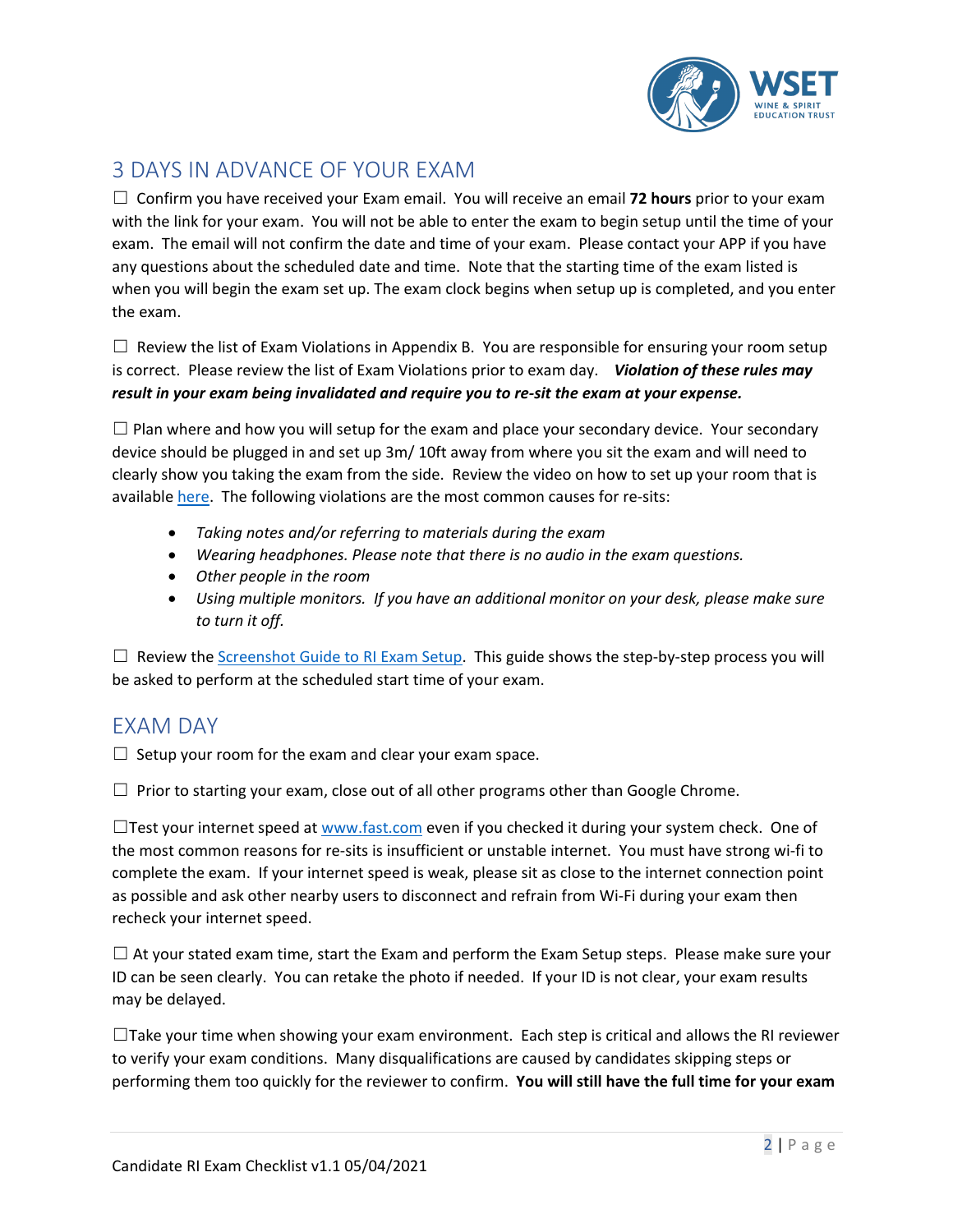

**even if you have an issue performing the setup steps.** Please see the next page about what to do if you have any issues during setup.

 $\Box$  Set up your Secondary Device. Make sure to set your secondary device on Airplane mode. Your secondary device should be set up 3m/ 10ft away from where you sit the exam and will need to clearly show you taking the exam from the side. Your secondary device must be placed in airplane mode as any alerts or notifications could stop their device from recording with no warning.

 $\Box$  Make sure you can see both your webcam view and secondary device view on the final page before launching the exam. *If you cannot see yourself in both pictures the reviewer cannot see you either.* If your secondary device view is black on the final page before launching the exam, the camera is facing the wrong direction.

 $\Box$  Start your exam. After the setup you will be taken to a launch page for the exam. The keycode needed to enter the exam is on this page and located below the line in the middle of the page. Copy this code so you can paste it into the field on the next page. This code is not provided in your Exam email. **Do not close the open ProctorExam tab until you have completed your exam**. You should have two tabs open during your exam.

 $\Box$  During your exam you will be able to flag answers to return to as well as strikethrough answers you have eliminated from consideration. To flag a question to return to later, select the Flag button at the bottom of the screen. To strikethrough an answer, right-click the desired response option.

 $\Box$  Finish your exam. Once you have pressed Finished Test, click to confirm you want to finish your test on the popup windows. After your exam has been submitted, you will still be recorded until you close out of ProctorExam. Select the "Finish Exam" button on the Launch page to stop recording and close the app on your secondary device.

### HELP! I HAVE A PROBEM DURING SYSTEM CHECK OR ON EXAM DAY

 $\Box$  Contact the Online Support Chat. Online support is available to help throughout the exam setup and the exam. Please be patient when contacting online support as they are helping multiple candidates and responses may not be immediate. *Note: Online support cannot view your screen. Your exam is not being live invigilated. If there is an issue with your setup, you will not be notified during the exam.*

 $\Box$  What if Online Support cannot help me? The online chat should be able to address your issue. However, if online support is not able to assist and the issue occurs before the exam, please contact your APP immediately to determine next steps. If the issue occurs during the exam, please only contact your APP if you are unable to complete your exam. All other issues will be reviewed through the standard exam video review process.

 $\Box$  What if one of my devices fails during the exam? ProctorExam will notify you on the screen if a device has dropped and provide the necessary instructions to restart it. Please take the time to rescan the QR code, restart the application or restart the device to enable us to verify your exam.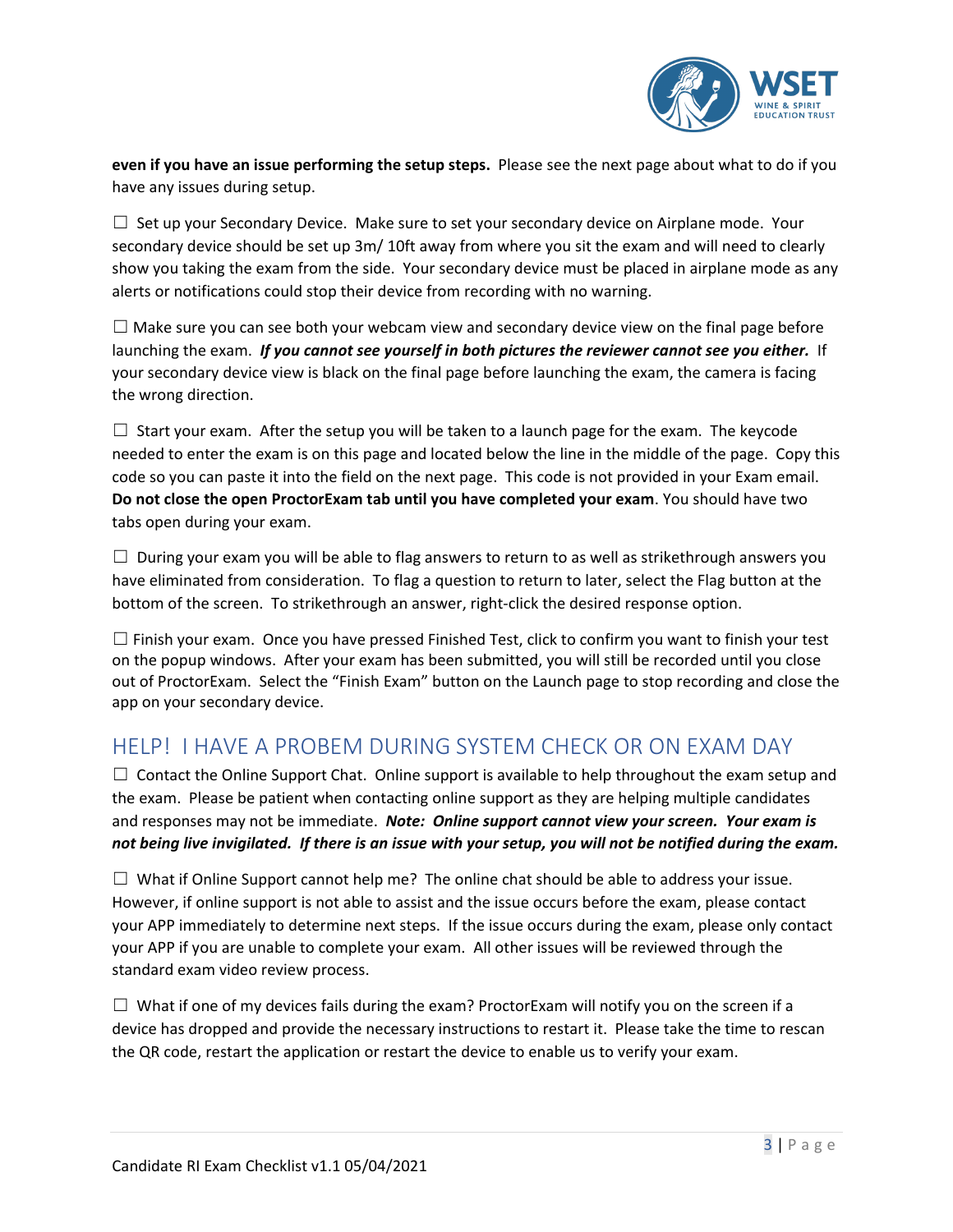

 $\Box$  What happens if I lose my internet connection? If you lose your internet connection during the exam, once reconnected you will be able to enter back into the exam by clicking on the link in the exam email. You will be able to resume your exam where you stopped – you will not lose any exam time due to the lost connection. If you lose your internet connection your exam will be flagged by the invigilators and reviewed by WSET.

## After your Exam

☐ You will receive your exam results from you APP. Your exam will be recorded and watched by a Professional Invigilator and any violations will be reported to WSET for review and action. The recording of you taking your exam will not be shared with your APP. A copy of the recording will be kept for 6 months. This is in line with our Privacy Policy which can be found in Appendix C and will only be reviewed for quality assurance processes. If you are dissatisfied with your result, please contact your APP immediately to begin a formal appeals application.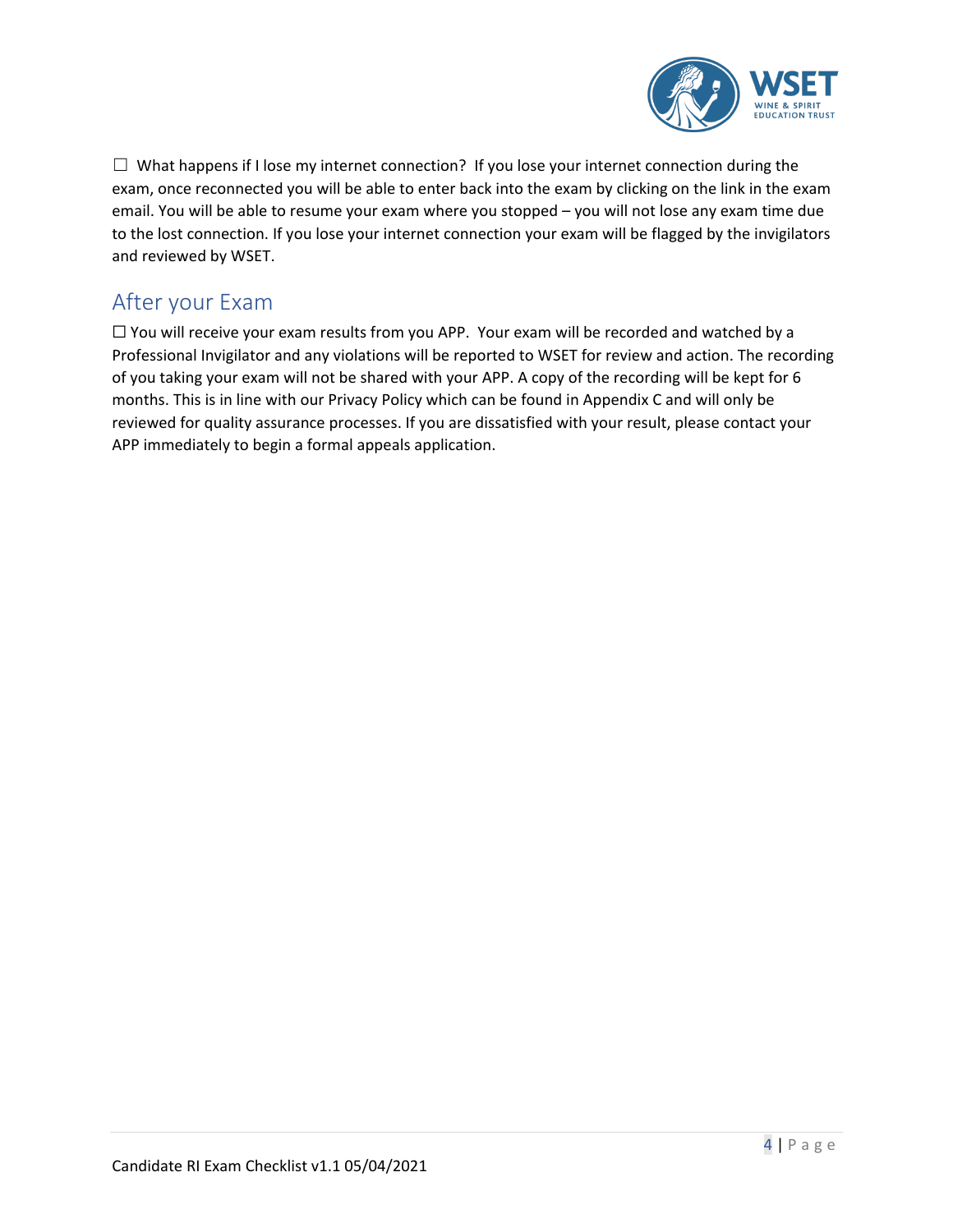

## Appendix A – Remote Invigilation Devices

To sit a remotely invigilated exam it is required that the devices you intend to use meet the following technical requirements and are setup properly. You will need two devices as follows:

#### **Device One** (to take the exam on):

| <b>Device</b>            | <b>Requirement</b>                                                      |
|--------------------------|-------------------------------------------------------------------------|
| <b>Bandwidth</b>         | $1.5$ Mbit/s.<br>Tethering is not supported                             |
| <b>Browser</b>           | Latest version of Google Chrome                                         |
| Webcam                   | Maximum resolution of 1280 x 720                                        |
| <b>Screen Resolution</b> | Recommended resolution 1440 x 900                                       |
| Microphone               | Required                                                                |
| Audio                    | Required                                                                |
| <b>PC</b>                | Windows 8 or higher                                                     |
| Mac                      | Mac OS X and previous releases                                          |
| Linux                    | 64-bit Ubuntu 14.04+, Debian 8+,<br>openSUSE 13.3+, or Fedora Linux 24+ |

#### **Devices not supported for Device One:**

Google Chromebooks, Android tablets (Nexus 7, etc.), iOS tablets (iPad, iPad mini, etc.), and Microsoft Surface RT.

**Device Two** (for recording the exam room):

| <b>Device</b>                | <b>Requirement</b>                                                                                                                                                                        |
|------------------------------|-------------------------------------------------------------------------------------------------------------------------------------------------------------------------------------------|
| Mobile Device                | You will need a mobile device or tablet<br>on which you will download the<br>ProctorExam app. Instructions for<br>downloading the app will be provided<br>during the system check process |
| Android device specification | 4.1 or higher                                                                                                                                                                             |
| iOS (Apple) device           | 8.0 or higher                                                                                                                                                                             |

#### **Devices not supported for Device Two:**

Google Pixel Phones and Huwaei P30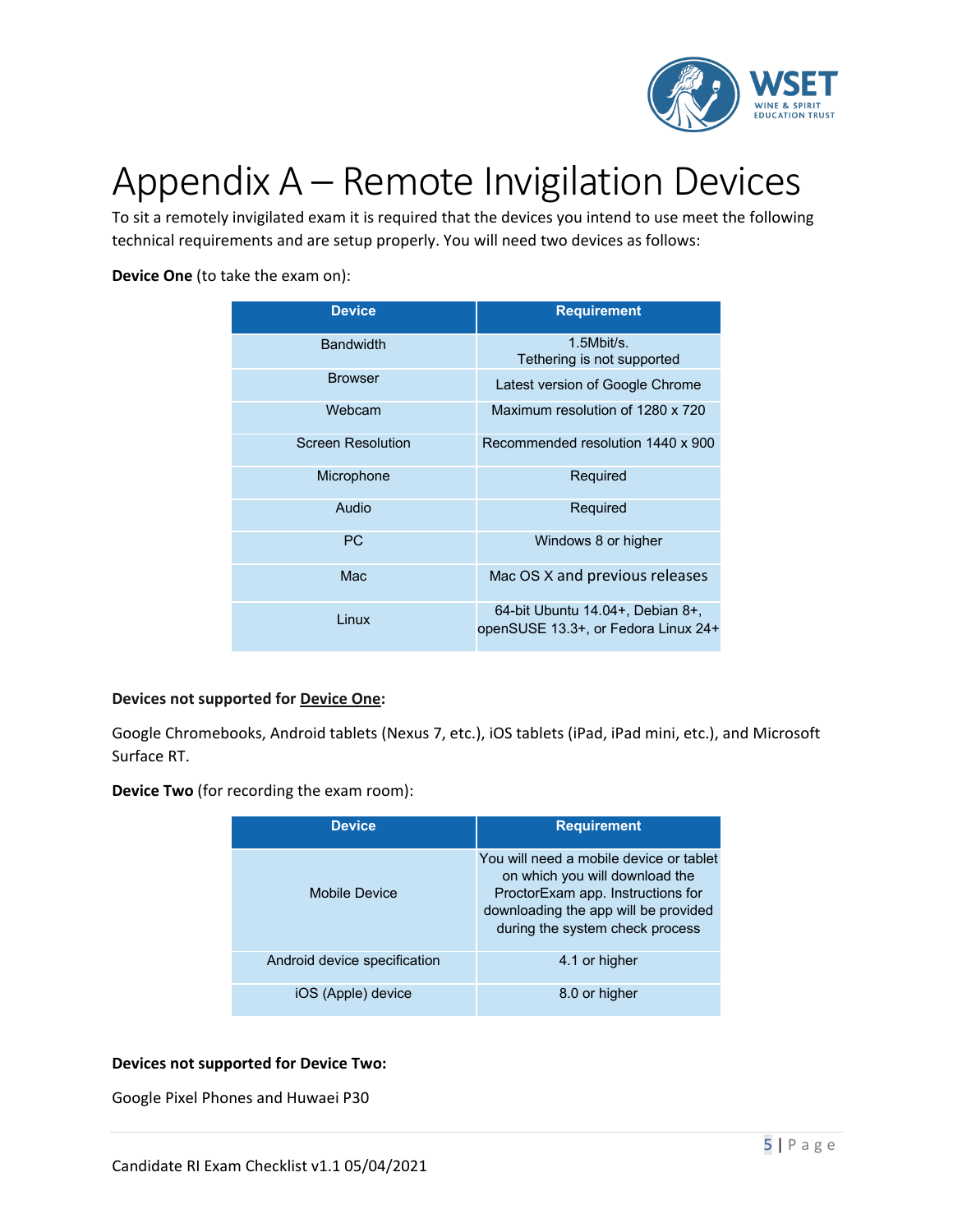

# Appendix B- Exam Violations

Please note that you must not commit any of the violations noted below. By taking a WSET remotely invigilated exam you are agreeing the following:

*Candidates agree to abide by the exam regulations. Failure to do so may render a candidate's results invalid and the candidate may have to resit the exam at their expense. WSET reserves the right to permanently exclude candidates found guilty of academic misconduct from WSET qualifications.*

### List of Exam Violations:

Highlighted violations are violations that candidates commit most often knowingly or unknowingly.

| <b>AREA</b>                           | <b>VIOLATION</b>                                                                                                                                                |
|---------------------------------------|-----------------------------------------------------------------------------------------------------------------------------------------------------------------|
| <b>BEHAVIOUR</b><br><b>VIOLATIONS</b> | Accessing other applications or webpages, such as<br>Word/Excel/Google/Email, other than the Google<br>Chrome pages needed for your exam.                       |
|                                       | Referring to any material, in whatever form, other than<br>the on-screen exam                                                                                   |
|                                       | Using any electronic device e.g. tablet/smartwatch<br>other than those needed for the exam                                                                      |
|                                       | <b>Using multiple screens</b>                                                                                                                                   |
|                                       | Attempting to record or reproduce the content of<br>exam papers                                                                                                 |
|                                       | <b>Taking notes during exam</b>                                                                                                                                 |
|                                       | Leaving the room after the exam starts                                                                                                                          |
|                                       | Other people seen or heard in the room                                                                                                                          |
|                                       | Repetitive behavior such as looking at your wrists or<br>hands for prolonged period or continuous abnormal<br>eye movements to a specific area away from screen |
|                                       | <b>Talking</b>                                                                                                                                                  |
|                                       | Vaping/smoking during exam                                                                                                                                      |
|                                       | Wearing a watch of any kind or using any other audible<br>alarms or prompts; clocks are permitted in your room                                                  |
|                                       | Wearing sunglasses or smart glasses                                                                                                                             |
|                                       | <b>Wearing headphones</b> or earplugs                                                                                                                           |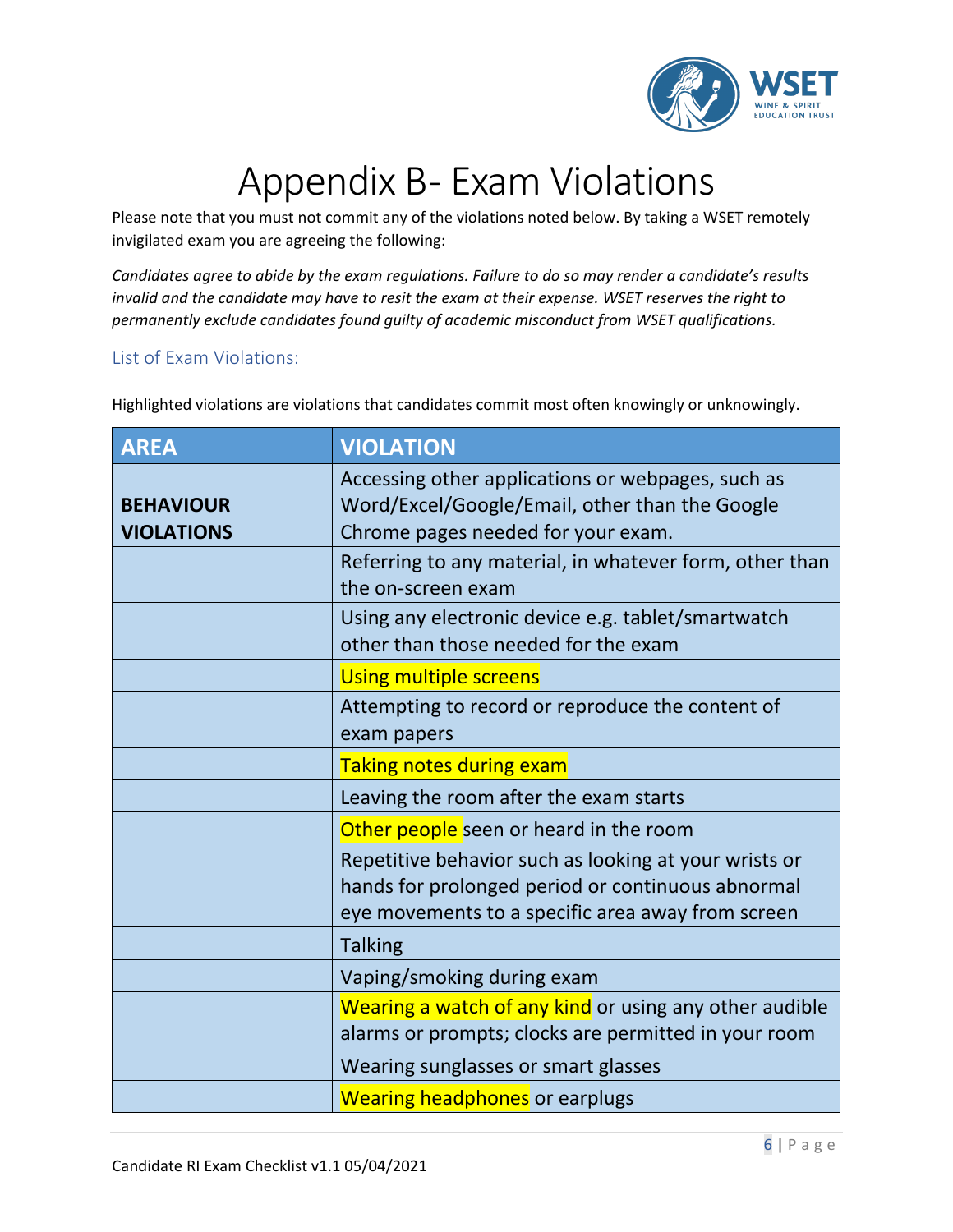

| <b>EXAM ROOM SET UP</b><br><b>VIOLATION</b>   | Notes, textbooks or any visual aids that can be of<br>assistance e.g., pictures, maps, service equipment in<br>exam taking environment |
|-----------------------------------------------|----------------------------------------------------------------------------------------------------------------------------------------|
|                                               | Bottles or cases of wine, spirits, sake on display in the<br>room                                                                      |
|                                               | Room is too dark                                                                                                                       |
|                                               | Labelled bottles or alcoholic beverage (e.g. glass of<br>wine) on the desk                                                             |
| <b>TECH &amp; SET UP</b><br><b>VIOLATIONS</b> | Unable to see full room scan                                                                                                           |
|                                               | Unable to see ear check                                                                                                                |
|                                               | Web cam on laptop angled up/face obscured                                                                                              |
|                                               | Webcam drops during exam                                                                                                               |
|                                               | Secondary device video drops during exam                                                                                               |
|                                               | Issues caused by use of unsupported technology                                                                                         |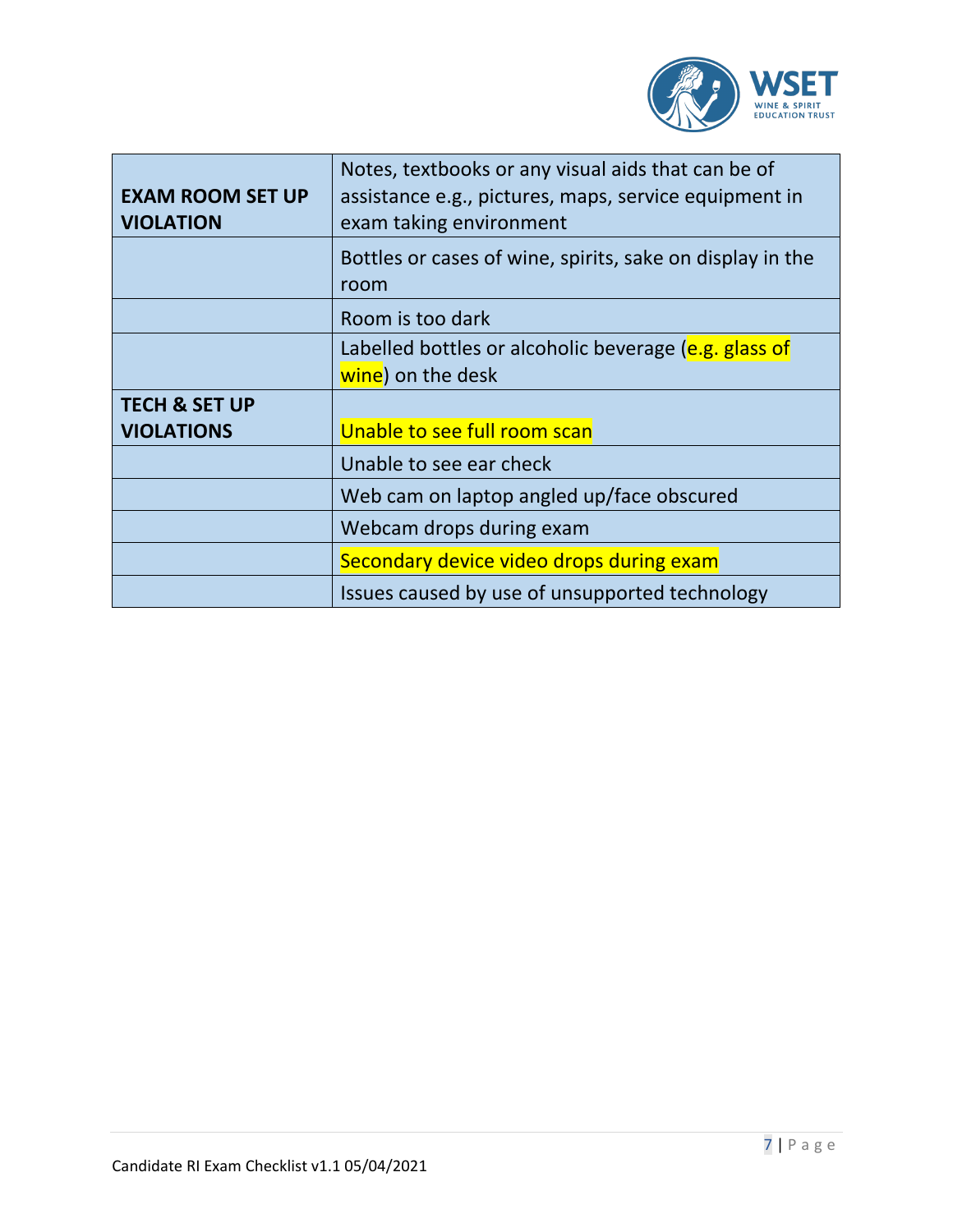

## Appendix C-Remote Invigilation Privacy Policy

We, WSET, provide remote invigilation as a service via our supplier, BTL Group Limited. If we, WSET, offer you (candidate) a test/examination through the online invigilation platform that BTL provides (powered by ProctorExam) and if you choose to take such test/examination through the platform, you agree that you are being monitored over the Internet through your computer via your webcam and microphone during your exam session. Remote invigilation means that you will log on to a test platform through the internet to take your assessment and you will be monitored, sometimes in real time, during your entire assessment session so that your face, voice, desk and workspace will be captured and a recording will be made of these for the purposes of assessment security and the integrity of the assessment process. It is your responsibility to ensure that only you will be recorded during an online invigilation testing session and that no one else will be physically in the room where you are testing and that no one speaks to you during your testing sessions.

If you use the remote invigilation service to take assessments, BTL may also collect and record further information about you when you take the exam which is online invigilated, such as your name, email address, captured facial photo, captured ID photo/government issued ID, physical (visible) health data/condition (by virtue of video recording), racial/ethnic origin/religious beliefs (by virtue of video recording), IP address, browser agents, browser and operating system identifiers, screenshots of your PC, your exam setting (home, office etc), all recorded video streams (computer, webcam and mobile), name of the exam you are sitting and other assessment based data that may be collected, including information about browser version, appVersion, appName, product and appCodeName, video frame size, type and library used for encoding, framerate, jitter, packet loss and bandwith.

The video and audio recordings are standard test procedures for all awarding organisations' online invigilated tests and your video and audio recording will be used for purposes of identity verification, online observation, incident resolution such as fraud prevention, test security and for the integrity of the test and testing process.

All of the same personal data that BTL collect or receive as described above re Surpass applies for all awarding organisation's online invigilated tests. Prior to the start of your remote invigilated test you may be required to take a picture of yourself. The collection of such data is optional, but necessary if you choose to use the remote invigilation function. You understand that the audio and video recordings of your testing sessions, as well as photos, will be supplied in certain circumstances to us, the awarding organisation, to assist with the test management of your test.

BTL will retain your personal data no longer than is necessary for the purposes for which it is processed. The length of time for which BTL retain information may also depend on the specific retention periods set out by us, your awarding organisation, and applicable laws.